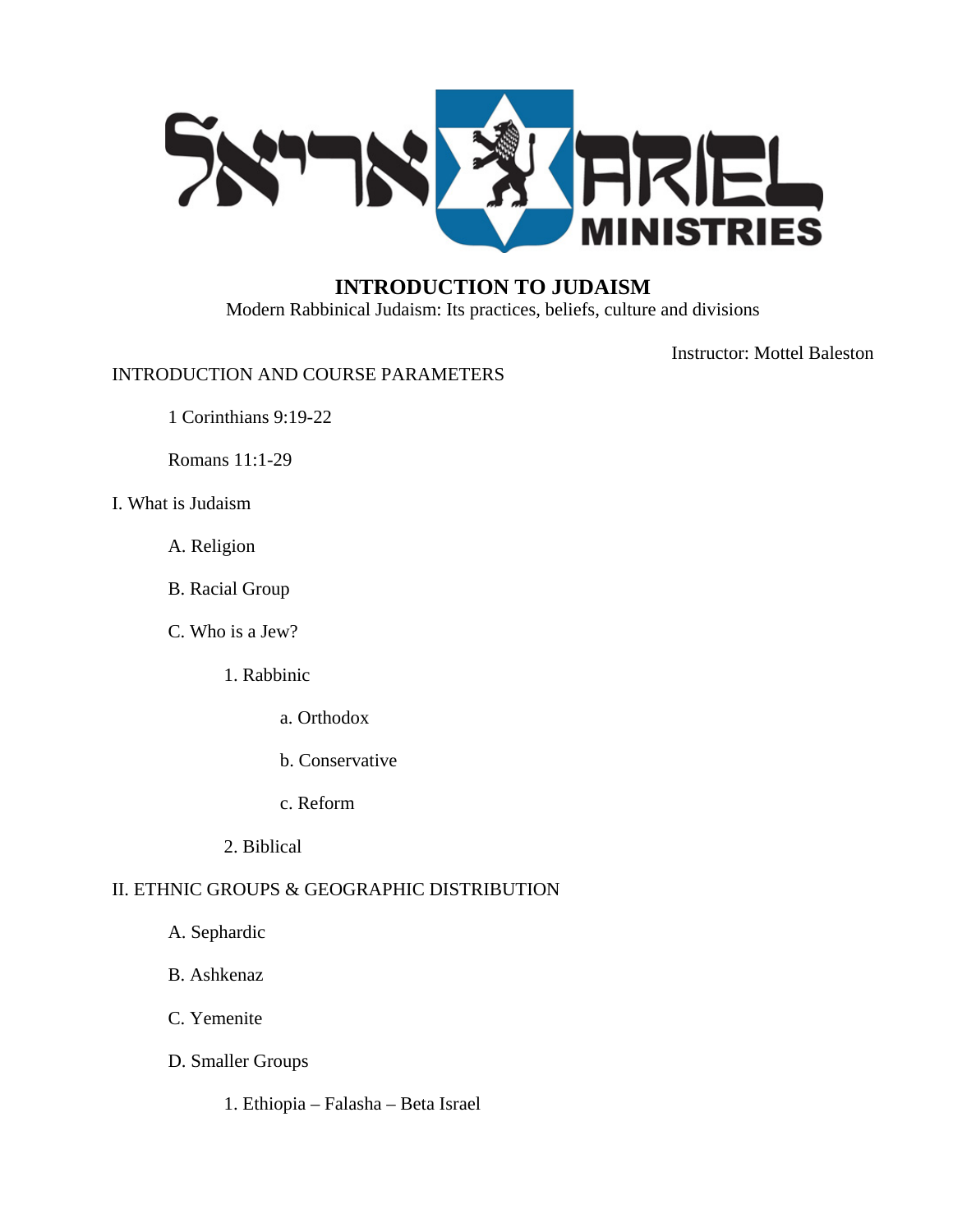### 2. India - Bene Israel

# E. Myth / False Teaching of "Ten Lost Tribes"

### III. LANGUAGES PARTICULAR TO JEWISH USE

A. Hebrew

B. Ladino

C. Yiddish

D. Judeo-Arabic

## IV. CREEDAL STATEMENTS & LITERATURE

A. Torah

- 1. Written Law
- 2. Oral Law
- B. Talmud Mishna/Gemara
- C. Shulchan Aruch
- D. Maimonides Mishneh Torah and 13 Principals of Faith

E. Siddur

F. Responsa

## V. RELIGIOUS DIVISIONS

A. Orthodox

- 1. Claim to be the only true form of Judaism
- 2. Determines Career, Marriage, Neighborhood All
- 3. Divisions of Orthodox Judaism
	- a. Traditional (Misnagdim/Opponents)

1) Formal / Yeshiva University

- 2) "Knit Kippa" Carlebach Israeli Settlers
- b. Modern Orthodox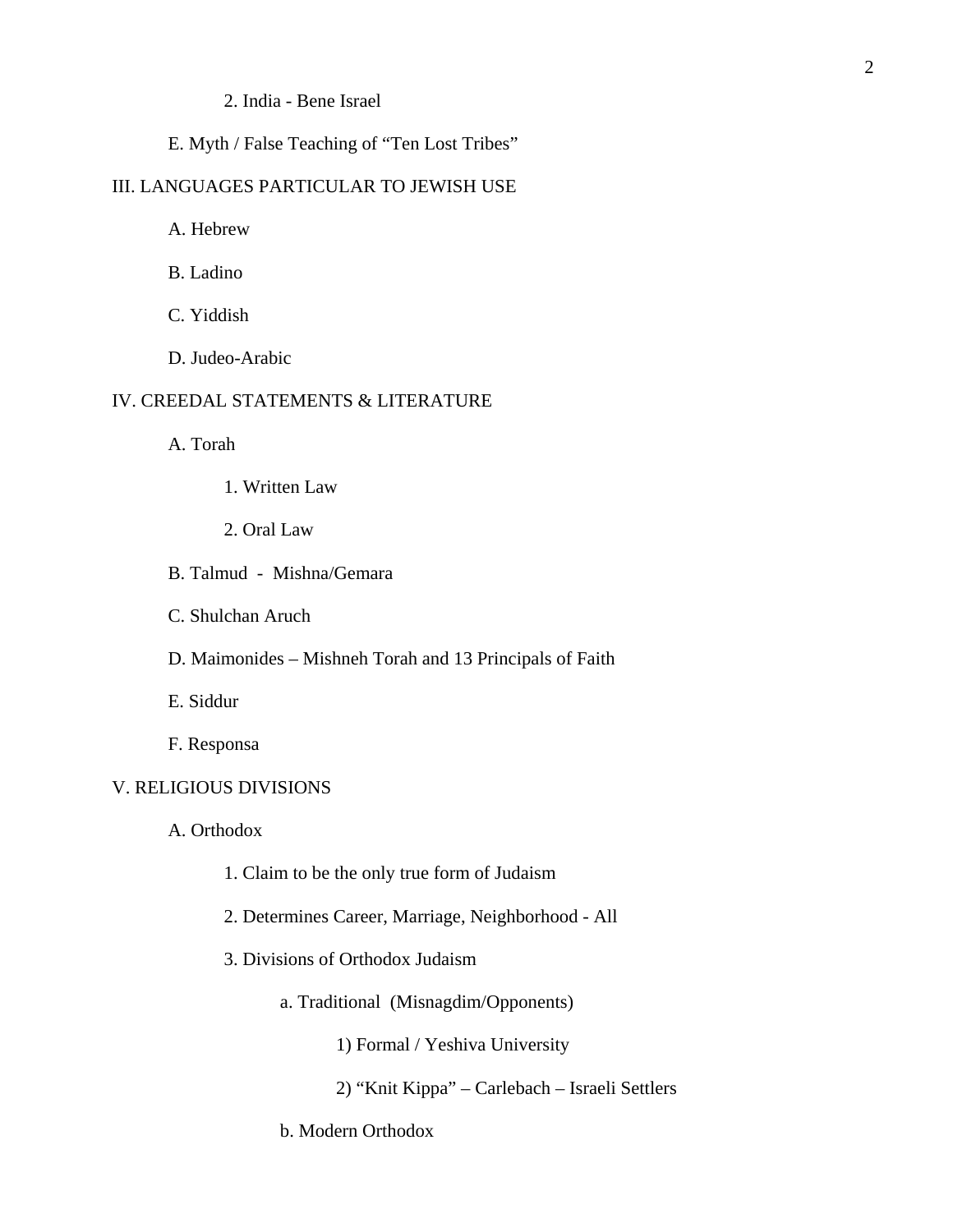- 1) Origin & practices
- 2) Mysticism Kabalah
- 3) Influence of "the Rebbe"
- 4) Hasidic Divisions / Dynasties
	- a) Lubavitch / Chabad
		- Menachem Schneersohn "THE REBBE" 1902-94
		- Crown Heights, Brooklyn
		- Outreach to assimilated Jews
	- b) Bobov and Borough Park, Brooklyn
	- c) Satmar and Williamsburgh, Brooklyn
		- opposition to Zionism
		- opposition to the State of Israel
	- d) Belz, Vishnitz, Breslov, Ger & dozens more
- 4. Recent trends within Orthodox Judaism
- B. Conservative / Masorti
	- 1. The influence of the movement
	- 2. Recent trends
- C. Reform / Liberal
	- 1. Wide appeal of the movement
	- 2. Recent trends
	- 3. Reconstructionist Judaism / Mordechai Kaplan
	- 4. Secular / Humanistic Judaism

#### VI. BASIC BELIEFS (see chart)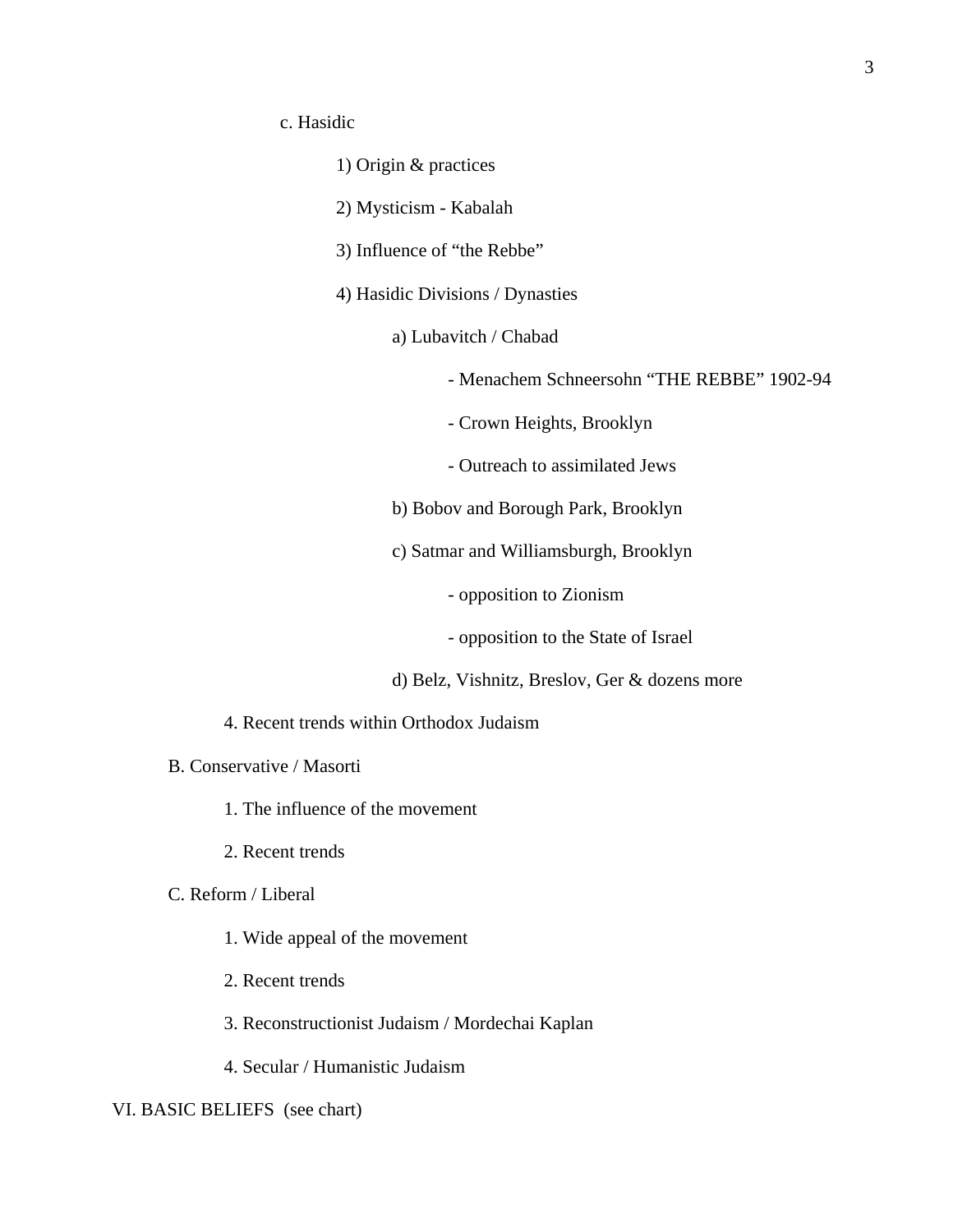## VII. CUISINE

- A. Regional variations
- B. Kashrut/Kosher laws

# VIII. SYNAGOGUE LIFE & FUNCTION

- A. Synagogue Services
- B. Religious Objects
	- 1. Torah
	- 2. Tfillin
	- 3. Shofar
	- 4. Tallit
	- 5. Mezzuzah

## IX. HOLY DAYS

- A. Shabbat
- B. Biblical Seven Holy Days of Leviticus 23

# C. Rabbinical

- 1. Hanukah
- 2. Purim
- 3. Modern
	- a. Yom HaAtzmaut
	- b. Yom HaShoah

## X. LIFE CYCLE

- A. Birth
- B. Bar/Bat Mitzvah
- C. Marriage
- D. Death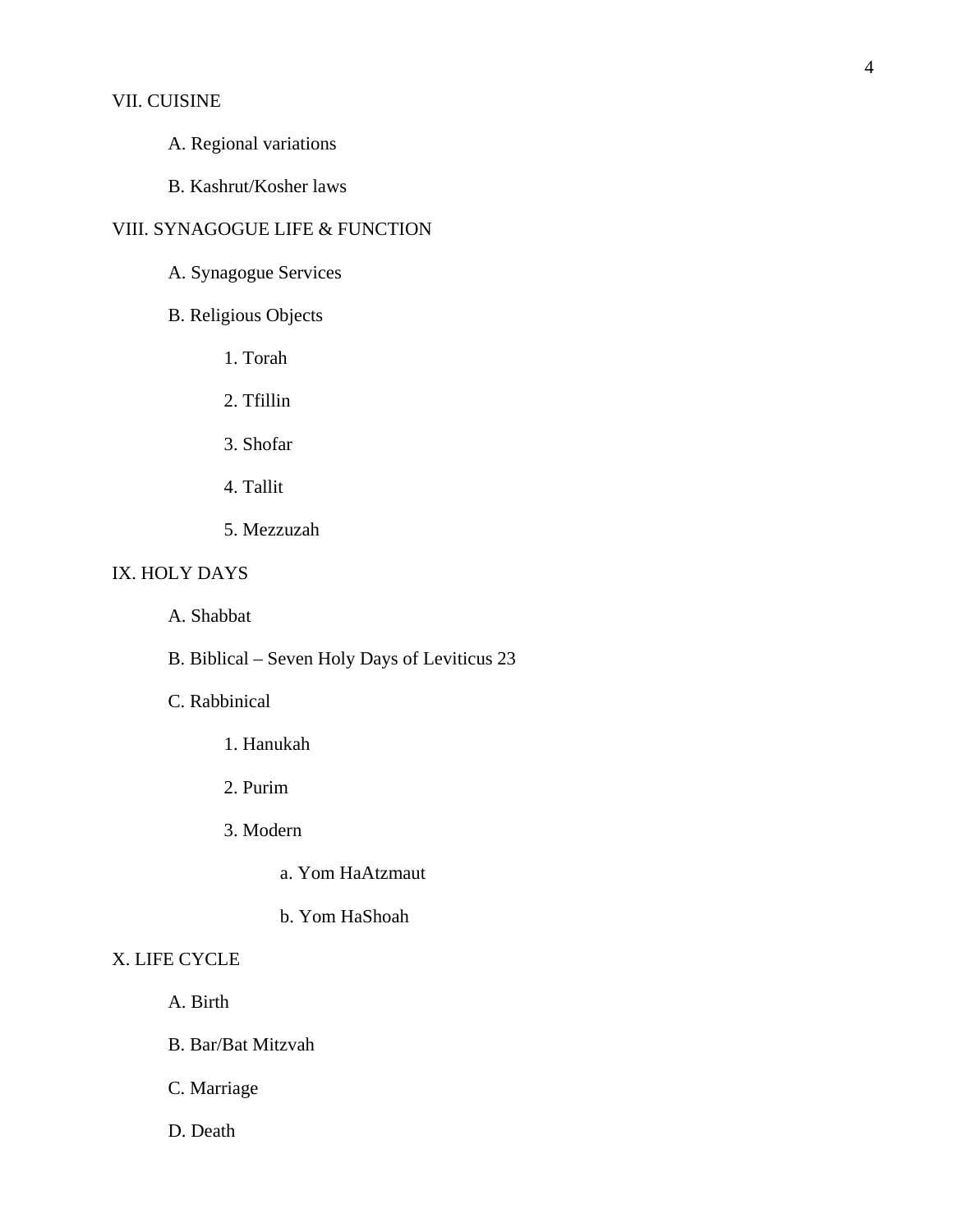#### **RESOURCES:**

Official AMERICAN Websites of Major Jewish Movements & other major websites

The Orthodox Union – www.OU.org

United Synagogue of Conservative Judaism – www.USCJ.org

Union for Reform Judaism – www.URJ.org

Jewish Reconstructionist Federation – [www.JRF.org](http://www.jrf.org/) 

[www.JewishVirtualLibrary.org](http://www.jewishvirtuallibrary.org/) Well done & comprehensive. Among the many resources here is the online version of "Myths & Facts", a guide to the Arab-Israel Conflict.

#### **SELECTED BIBLIOGRAPHY FOR JUDAISM**

Brown, Michael ANSWERING JEWISH OBJECTIONS. Baker Books Dimont, Max. JEWS, GOD AND HISTORY. A very readable complete overview Fruchtenbaum, Arnold, G. HEBREW CHRISTIANITY: ITS THEOLOGY, HISTORY AND PHILOSOPHY. Short but authoritative. Gilbert, Martin. ATLAS OF JEWISH HISTORY. Excellent maps, a must for your library. Kollatch, Alfred. THE JEWISH BOOK OF WHY. An introduction to Rabbinical Judaism. Telushkin, Rabbi Joseph. JEWISH LITERACY. Highly acclaimed book of 346 short chapters,

each one a "to the point" explanation of some crucial portion of Jewish history and practice.

#### **ADDENDUM**

#### **Maimonides: The 13 principles of faith.**

- 1. The existence of God
- 2. God's unity
- 3. God's spirituality and incorporeality
- 4. God's eternity
- 5. God alone should be the object of worship
- 6. Revelation through God's prophets
- 7. The preeminence of Moses among the prophets
- 8. God's law given on Mount Sinai
- 9. The immutability of the Torah as God's Law
- 10. God's foreknowledge of human actions
- 11. Reward of good and retribution of evil
- 12. The coming of the Jewish Messiah
- 13. The resurrection of the dead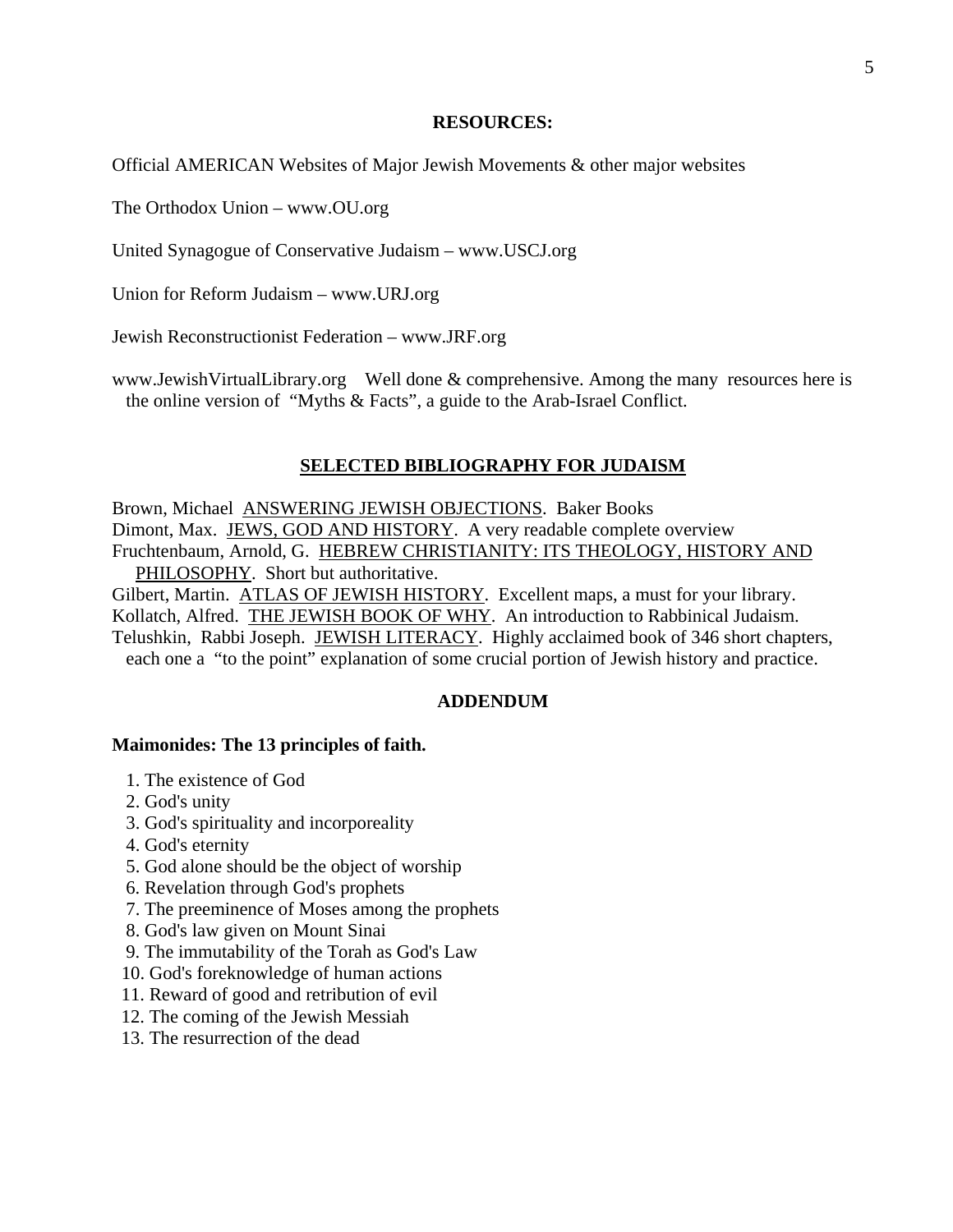## **A COMMENTARY ON CONSERVATIVE (AND REFORM) JUDAISM BY ORTHODOX RABBI AVI SHAFRAN**

#### **The Conservative Lie**

#### **By Rabbi Avi Shafran - As Published In Moment Magazine, February 2001**

Sincere and dedicated Conservative Jews need to face an uncomfortable fact: Their movement is a failure.

To make so sweeping a statement is painful to me. I have met and been impressed with too many non-Orthodox Jews to be able to cavalierly attack the philosophy of the movement with which they affiliate. Nor do I harbor the illusion that all is well and perfect in my own Orthodox camp. Every Jew, moreover, is equally precious to me. But despite that—indeed, because of it—I feel a responsibility to be blunt, despite my pain. I hope I will be forgiven by Conservative readers for my forthrightness, but their movement is effectively defunct.

To be sure, the endowments and dedications continue unabated. Construction projects, rabbinic programs, and Jewish Theological Seminary (JTS) chairs are still well funded. But the essential goal of the entire Conservative experiment—to inspire Jews to Jewish observance—not only remains unrealized, but recedes with each passing year.

That failure has not resulted from any lack of effort. The Conservative rabbinic leadership has done all it could to set less demanding standards for Jewish religious observance, and has produced reams of paper purporting to justify them. It has established pulpits, produced rabbis, and attracted members.

But even the movement's radically relaxed standards remain virtually ignored by the vast majority of Jews who identify as Conservative. According to the 1990 National Jewish Population Survey, a mere 29 percent of Conservative congregants buy only kosher meat. A mere 15 percent consider themselves Sabbath observant (even by Conservative standards).

A study of Conservative congregants conducted by the Jewish Theological Seminary's Jack Wertheimer in 1996 confirmed that the movement was utterly failing to meet its most minimal goals. A majority of young Conservative-affiliated Jews polled said that it was "all right for Jews to marry people of other faiths." And nearly three-quarters of Conservative Jews said that they consider a Jew to be anyone raised Jewish, even if his or her mother was a gentile—the official Reform position, rejected by Conservative leaders as nonhalachic. Tellingly, only about half of Conservative bar and bat mitzvah receptions were kosher, by any standard.

There are two explanations for Conservatism's striking failure: (1) The movement is not honest, and (2) it is superfluous.

Conservative leaders are dishonest because they purport to accept and respect halachah (Jewish religious law). United Synagogue of Conservative Judaism executive vice president Rabbi Jerome Epstein, for example, proclaims, "We regard halachah as binding," adding, admirably, that "to be committed to halachah means to live by its values and details even when we don't like the rules or find the regulations inconvenient."

Admirable but outrageous. The facts tell a very different story.

Take the ordination of women. The decision to ordain women was made not by halachic scholars but by a commission composed largely of laypeople. Realizing that the Talmud faculty of JTS—those most knowledgeable about the pertinent halachic sources—opposed ordaining women, the then head of the seminary, Gerson Cohen, opted to let a commission make the decision.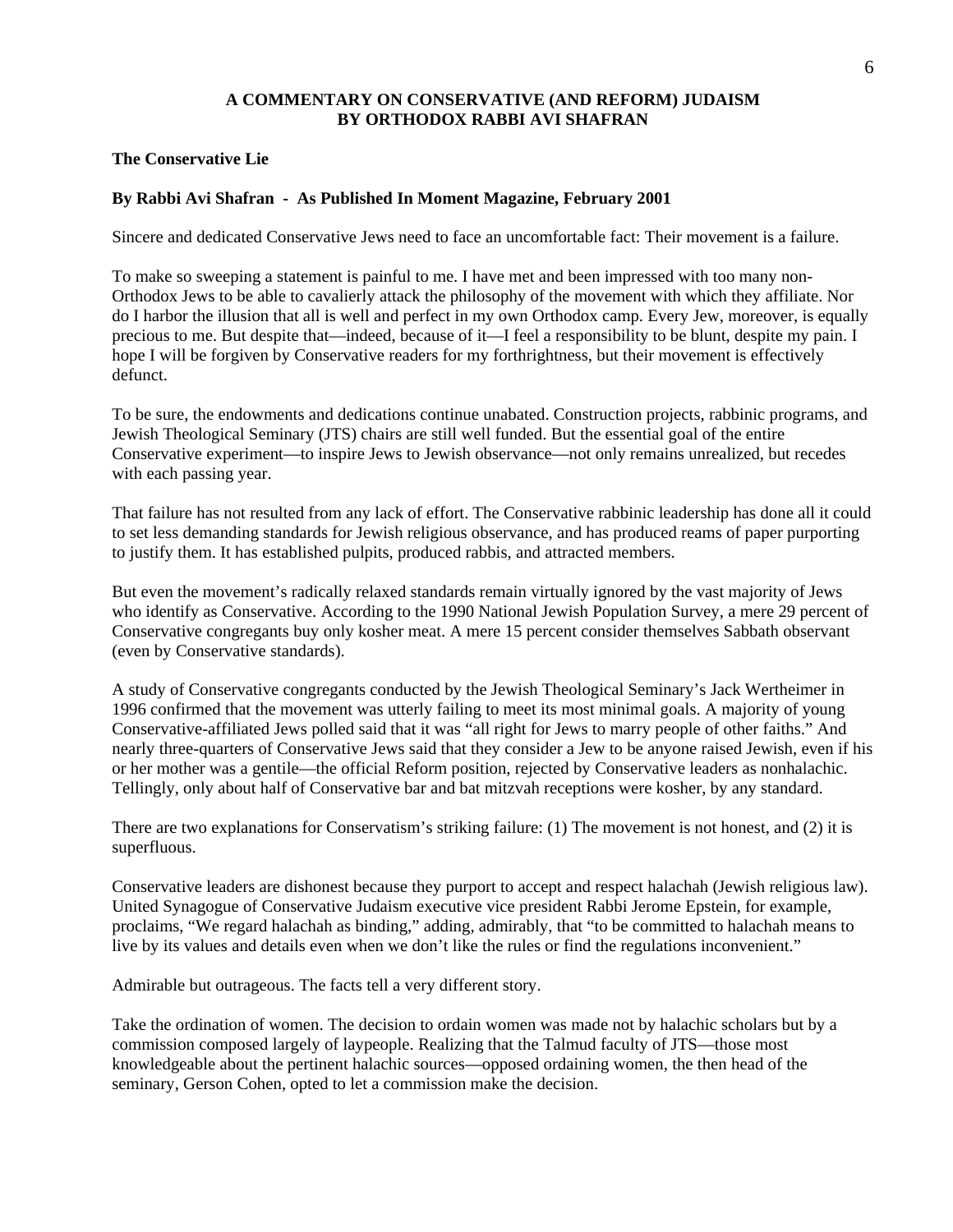Only one of the commission's 14 seats was assigned to a Talmud faculty member. In a work published by JTS, Dr. Cohen is quoted as having confided to friends his intent "to ram the commission's report down the faculty's throats."

More recently, Rabbi Daniel H. Gordis, acting dean of the University of Judaism's Ziegler School of Rabbinic Studies, admitted that "the Conservative Movement allows its laity to set its religious agenda." That approach may be pragmatic, even democratic, but it is not even arguably halachic.

Only half of JTS rabbinical students polled in the 1980s, moreover, said they consider "living as a halachic Jew" to be an "extremely important" aspect of their lives as Conservative rabbis.

Halachah receives lip service, at best, from the Conservative leadership. In late 1997, for instance, the dean of JTS's rabbinical school, facing the wrath of outraged students, reassessed a letter he had written proscribing premarital and homosexual sex. It had been, Rabbi William H. Lebeau insisted after the uproar, only a "personal statement, not a matter of policy."

Conservative leaders' attitudes toward same-sex relationships are a particularly timely and telling window into the movement's true feelings about halachah. There is an undeniable halachic prohibition—in the case of men, an explicit verse in the Torah—against homosexual activity. Officially, the movement is still on record as prohibiting it; however, Rabbi Joel Meyers, executive vice president of the Conservative Rabbinical Assembly, has admitted that "there has always been a group within the RA that had been consistently agitating for a change in halachah" concerning how practicing homosexuals should be regarded. "Changing" a verse in the Torah is about as blatant an abandonment of halachah as can be imagined.

Indeed, the process of changing halachah on this issue has already begun. For starters, the movement's 1996 decision affirming the Torah's prohibition of male homosexual activity contained a striking dissent rejecting the Torah's characterization of such male activity as an abomination. The movement considers such dissenting opinions to be legitimate options for Conservative Jews.

Some Conservative rabbis already are officiating at same-sex ceremonies without jeopardizing their standing in the Rabbinical Assembly, according to Rabbi Meyers. Conservative Rabbi Phil Graubart has even insisted that he is "committed to halachic creativity regarding homosexuality precisely because I'm in the Conservative movement." The former rector of the movement's University of Judaism in Los Angeles, Rabbi Elliot Dorf, has openly endorsed the blessing of "gay unions." He predicts that as time goes on, "there will be an increasing number of Conservative rabbis who will look forward to affirming same-sex unions." All evidence considered, this does not seem an unreasonable expectation.

The bottom line is clear: At the same time that Conservative leaders are waving the banner of halachah, they are effectively ignoring it. Whether the issue is sexuality or Shabbat, the Conservative claim of fealty to traditional Jewish religious law seems little more than a figurative fig leaf, strategically positioned to prevent the exposure of the Conservative movement as nothing more than a timid version of Reform.

Halachah evolves, Conservative spokesmen protest; and in a certain sense it does. There is often a plurality of halachic opinions in a given case, they insist; and indeed there is. But for those who accept Judaism's millennia-old conviction that the Torah and the key to its understanding, the Oral Law, are of divine origin, there are clear rules (part of the Oral Law itself) for applying halachic principles to new situations, and ample precedents delineating when legitimate halachic latitude crosses the line into dissembling. And objectivity is the engine of the halachic process.

The law of probability leads us to expect that there will be times when the halachic result will be more lenient than one might expect, and other times when it will be more demanding. Tellingly, though, and practically without exception, Conservative "reinterpretations" of Jewish law have entailed permitting something previously forbidden. Whether the subject was driving a car on the Sabbath, the introduction of "egalitarian"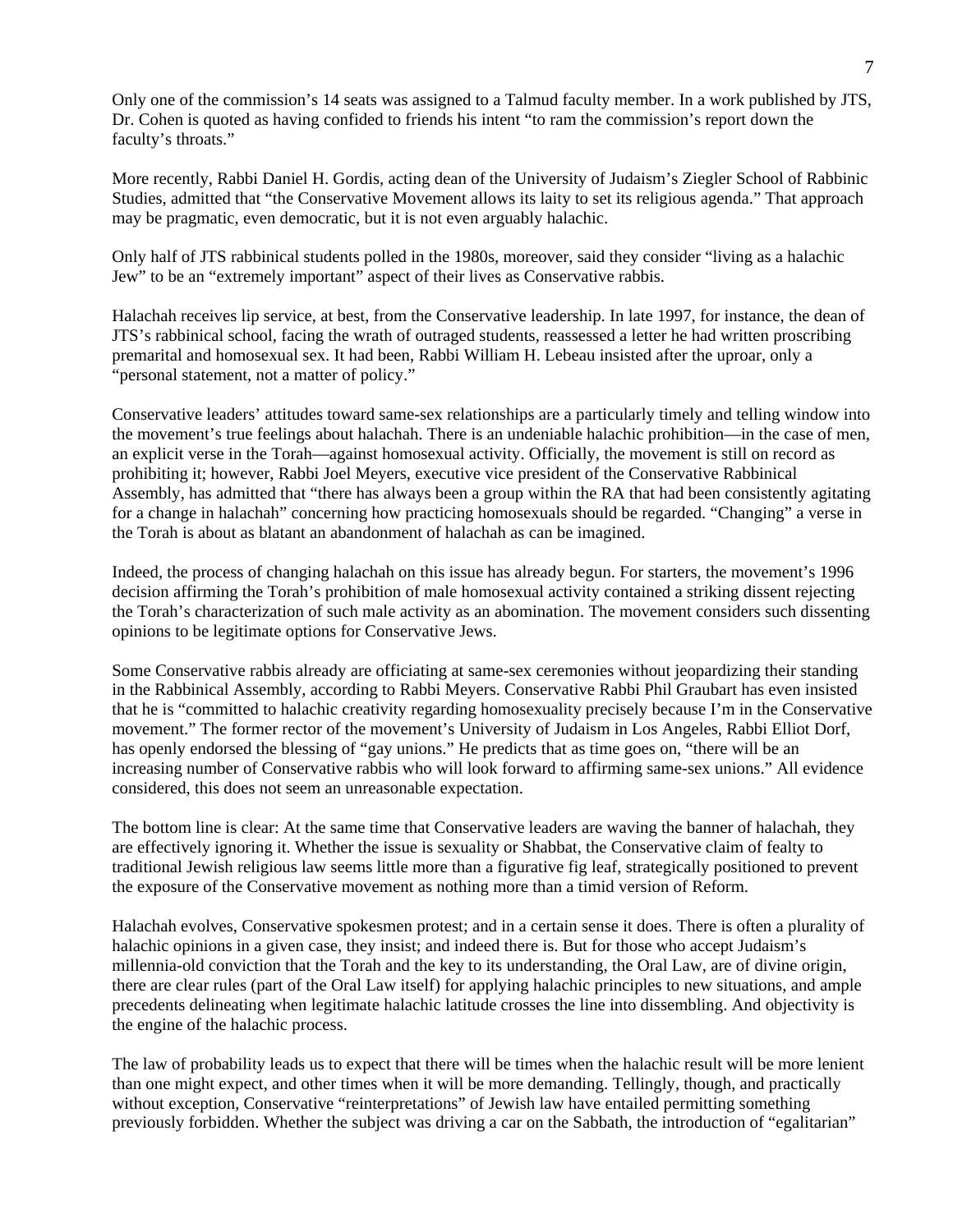services, or the Biblical prohibition of certain marriages, the "reevaluations" have virtually all, amazingly, resulted in new permissions. That is a clear sign not of objectivity but of agenda, of a drastically limited interest in what the Torah wants from us and a strong resolve to use it as a mere tool to promote personal beliefs. Whatever merit such an approach might have to some, it is diametric to what Jewish tradition considers the true Jewish response: As our ancestors declared at Sinai, " Na'aseh v'nishma, We will do and (then endeavor to) hear."

Honest Conservative intellectuals admit the movement's disconnect from halachah. Conservative rabbi and respected scholar David Feldman put it succinctly: "Knowing how valiantly the Jewish Theological Seminary and the Conservative Movement have striven to hold halachah as our guide, we mourn all the more the surrender of that effort." Rabbi J. Simcha Roth, a current member of the Halachah Committee of the Conservative movement's Israeli affiliate, Masorti, has referred to its American counterpart's acceptance of Jews driving vehicles on the Sabbath as "untenable sub specie halachah." At the 1980 convention of the Rabbinical Assembly, influential Conservative rabbi Harold Kushner put it even more bluntly: "Is the Conservative movement halachic?" he asked. " It obviously is not."

As early as 1955, historian Marshall Sklare declared that Conservative "rabbis now recognize that they are not making [halachic] decisions or writing responsa but merely taking a poll of their membership." In short, while proclaiming fealty to halachah, the movement's leaders have brazenly trampled the very concept.

To explain why the movement is not only dishonest but superfluous requires some historical perspective. The Conservative movement was created not, as many assume, as a liberal alternative to Orthodoxy but as a conservative (its name, after all) reaction to Reform. In the 1800s leaders of the Historical School—the forerunner of what became the Conservative movement—minced no words in protesting the radical attitudes of some elements in the Reform movement. When the latter declared the laws of kashrut (which they derided as "kitchen Judaism") obsolete, and when special services were held on Sunday, leading Historical School rabbis vehemently objected. The adoption in 1885 of the Reform movement's first official manifesto, the Pittsburgh Platform, was the real impetus behind the birth of the Conservative movement.

Why did the founders of the Conservative movement discount Orthodoxy as an effective means of countering the innovations of Reform? Why did they feel the need to create what they hoped would be, in effect, a new Orthodoxy?

The answer is simple: They expected the "old" Orthodoxy—European-style Orthodox Judaism—to vanish. As a result of its stubborn refusal to tailor Jewish practice to the mores of the surrounding culture, Orthodoxy would simply boil away like so much overheated chicken soup in the American melting pot. Orthodoxy simply lacked the stamina, the assumption went, to confront the scientific, social, and technological challenges looming on the horizon of the 20th century.

The Conservative movement thus envisioned itself as a safety net—designed to break the fall of Jews committed to Jewish tradition when Orthodoxy inevitably vanished—and as a means of conserving Jewish religious practice in the face of the threat posed by the Reform movement.

This is not the place to detail the strengths of contemporary Orthodoxy. Obviously it has not vanished. Despite the many challenges and problems it faces, Orthodoxy is strong and growing, both in numbers and in intensity of observance. While no more than ten percent of the American Jewish population is Orthodox, eighty percent of Jewish day-school students are Orthodox. And considerable numbers of Jews who were not raised Orthodox have become part of the Orthodox community, including scientists, academics, and other highly accomplished intelligentsia. Halachic observance in the Orthodox community is stronger than at any time in American history.

Those Jews in the Conservative movement who, regrettably, have no interest in halachah will increasingly come to see the Reform movement as an attractive and logical option. Those Jews are, in effect, already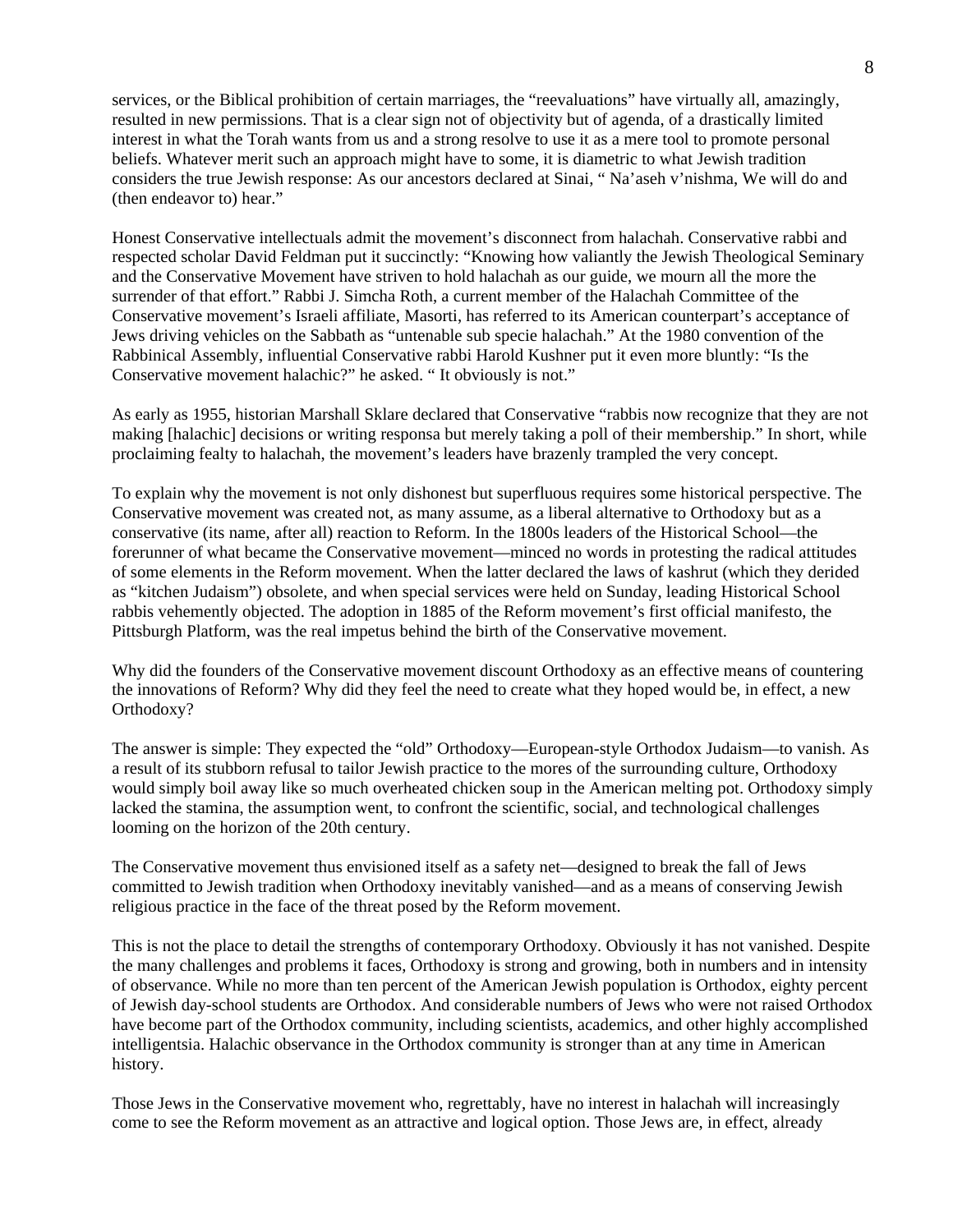Reform Jews. The Reform movement provides the license they seek, without any discomfiting talk of religious law. And in light of the Reform movement's recent reconsideration of its historical rejection of traditional Jewish praxis, a Reform synagogue will become an even more comfortable place for Conservative Jews unconcerned with halachah to hang their kippot.

That is only half the reason Conservative Judaism is superfluous. The other half relates to Conservative Jews who do have regard for Jewish law. For those—and I believe there are many—who are honestly dedicated to halachah and Jewish religious tradition, the challenge will be to face the manifest fact that their affiliation is at undeniable and hopeless odds with their ideals. They may well decide to become part of the only Jewish community that actually does espouse their ideals: the Orthodox.

To be sure, the challenge will be a formidable one. After years, in many cases lifetimes, of sitting with their spouses and children during services, of hearing women leading prayers and chanting from the Torah, of driving to shul on Shabbat, halachicaly committed Conservative Jews will not find it easy to enter what will surely seem a somewhat alien world. Its unfamiliarity, however, is only a reflection of just how far the Conservative movement has drifted from genuine halachic observance over the decades.

The open-minded and determined, however, will soon come to understand that the truly Jewish time for sitting with one's family is—as it has been among Jews for millennia—Friday nights at the Shabbat table, and that the Jewish time for driving and other acts prohibited on the Sabbath is from Saturday night until Friday afternoon.

Having the courage to recognize misjudgements is a laudable and inherently Jewish trait; the Talmud sees it in the very root of the name Judah from which the word Jew derives. Thus, many are the once-Conservative Jews who have blazed a trail of return to a halachic lifestyle. Others will surely follow.

I pray that my own world will, in turn, meet its own challenge: to be ready to warmly welcome all Jews into our shuls and into our lives. Here, too, there is a well-blazed trail—and much cause for optimism.

Because Ahavat Yisrael, love for fellow Jews, is not only a sublime concept and an underpinning of the Jewish people, it is part of the halachah—something Jews committed to their religious tradition know is God's desire.

- end –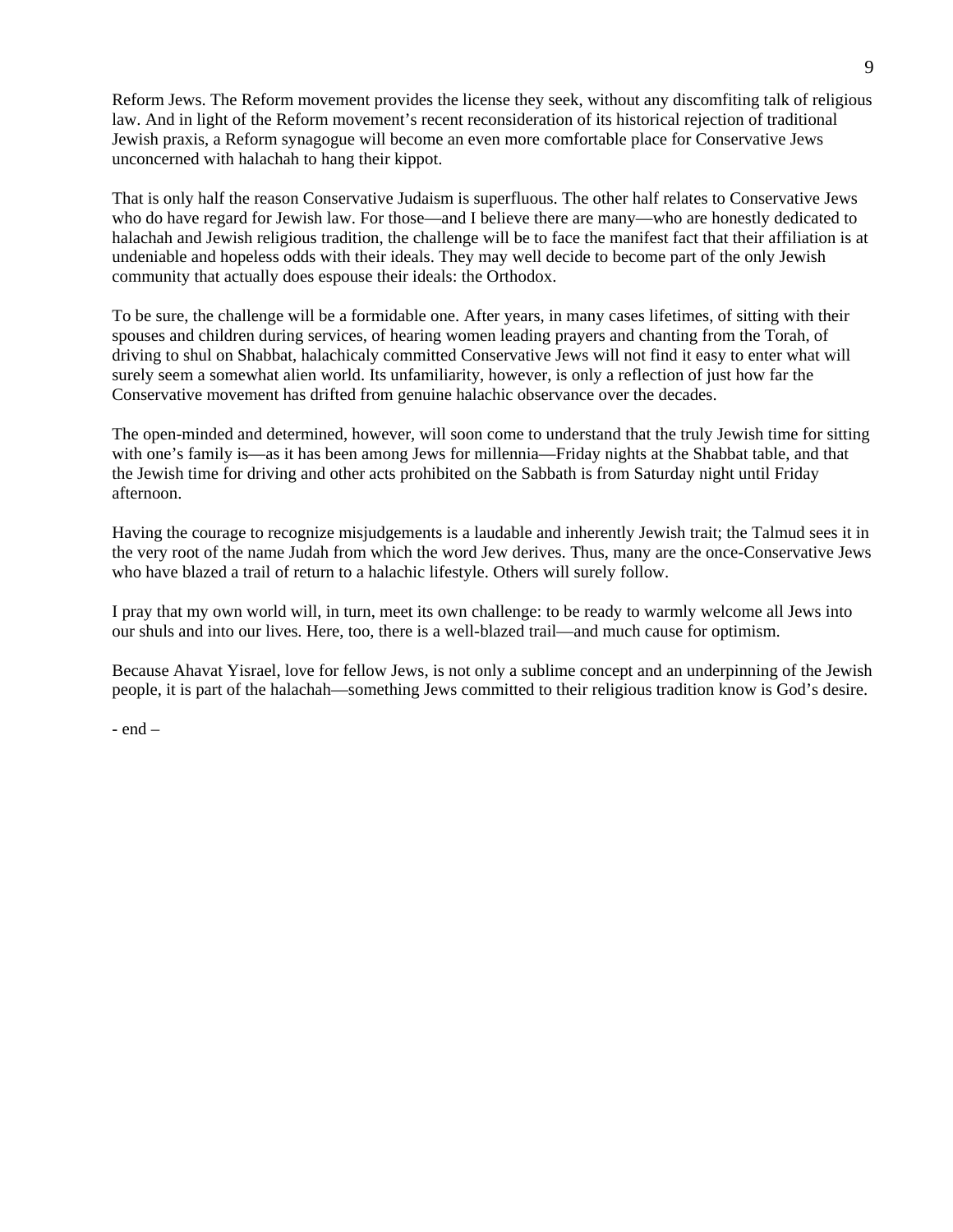# **The Three Branches Of Judaism**

The three divisions mentioned in this chart are not denominations. They are movements, with classifications according to cultural and doctrinal formulas. Within each branch you will find adherents with varying degrees of observance. Many Jewish people formulate their own informal version of Judaism, and do not fit strictly into any one of these categories. Nevertheless, the chart below should be helpful in outlining basic divisions.

| <b>CATEGORY</b>                                 | <b>ORTHODOX</b>                                                                                                                                                                                                                                    | <b>CONSERVATIVE</b>                                                                                                                                                                                                                                                   | <b>REFORM</b>                                                                                                                                                                                                               |
|-------------------------------------------------|----------------------------------------------------------------------------------------------------------------------------------------------------------------------------------------------------------------------------------------------------|-----------------------------------------------------------------------------------------------------------------------------------------------------------------------------------------------------------------------------------------------------------------------|-----------------------------------------------------------------------------------------------------------------------------------------------------------------------------------------------------------------------------|
| <b>HISTORY</b>                                  | Orthodoxy dates<br>back to the Talmud<br>(2 nd century). It<br>was the only form of<br>Jewish practice<br>prior to the 18 th<br>century and the<br>emergence of<br>Reform Judaism.<br>Orthodoxy today<br>seeks to preserve<br>traditional Judaism. | Conservative Judaism<br>emerged in 19 th<br>century Germany as a<br>reaction to the extreme<br>assimilationist<br>tendencies of Reform<br>Judaism. It tried to be a<br>middle ground,<br>attempting to maintain<br>basic traditions while<br>adapting to modern life. | Reform Judaism<br>emerged following<br>the emancipation<br>from ghetto life in the<br>late 18 th century. It<br>sought to modernize<br>Judaism and thus<br>stem the tide of<br>assimilation<br>threatening German<br>Jewry. |
| <b>OTHER TERMS</b>                              | <b>Traditional or Torah</b><br>Judaism                                                                                                                                                                                                             | Masorti, Historical<br>Judaism                                                                                                                                                                                                                                        | Liberal or<br>Progressive Judaism                                                                                                                                                                                           |
| <b>FORMATIVE</b><br><b>PERSONALITIES</b>        | Samson Raphael<br>Hirsch                                                                                                                                                                                                                           | Solomon Schechter<br>Louis Ginzberg                                                                                                                                                                                                                                   | Moses Mendelsohn<br><b>Isaac Mayer Wise</b>                                                                                                                                                                                 |
|                                                 | Moses Sofer<br><b>Bernard Revel</b>                                                                                                                                                                                                                | <b>Zachariah Frankel</b><br><b>Isaac Leeser</b>                                                                                                                                                                                                                       | Abraham Geiger<br>Samuel Holdheim                                                                                                                                                                                           |
| <b>U.S. MEMBERS</b>                             | 21%                                                                                                                                                                                                                                                | 33%                                                                                                                                                                                                                                                                   | 39%                                                                                                                                                                                                                         |
| (2001 - ABOUT 40%<br>OF JEWS NOT<br>AFFILIATED) | Gain of 7% since<br>1990                                                                                                                                                                                                                           | Loss of 7% since 1990                                                                                                                                                                                                                                                 | Gain of 5% since<br>1990                                                                                                                                                                                                    |
| <b>VIEW OF</b><br><b>SCRIPTURE</b>              | Torah is truth, and<br>man must have faith<br>in its essential,<br>revealed character.<br>A true Jew believes<br>in revelation and the<br>divine origin of the<br>oral and written<br>Torah.                                                       | The Bible is the word of<br>God and man. It is not<br>inspired in the<br>traditional sense, but<br>rather dynamically<br>inspired. Revelation is<br>an ongoing process in<br>the evolutionary sense.                                                                  | Revelation is a<br>continuous process.<br>Torah is a human<br>document preserving<br>the history, culture,<br>legends and hope of<br>a people. It is<br>valuable for deriving<br>moral and ethical<br>insights.             |
| <b>VIEW OF God</b>                              | God is spirit rather<br>than form. He is a<br>personal God:<br>omnipotent,                                                                                                                                                                         | The concept of God is<br>non-dogmatic and<br>flexible. There is less<br>atheism in                                                                                                                                                                                    | Allows a varied<br>interpretation of the<br>"God concept" with<br>wide latitude for                                                                                                                                         |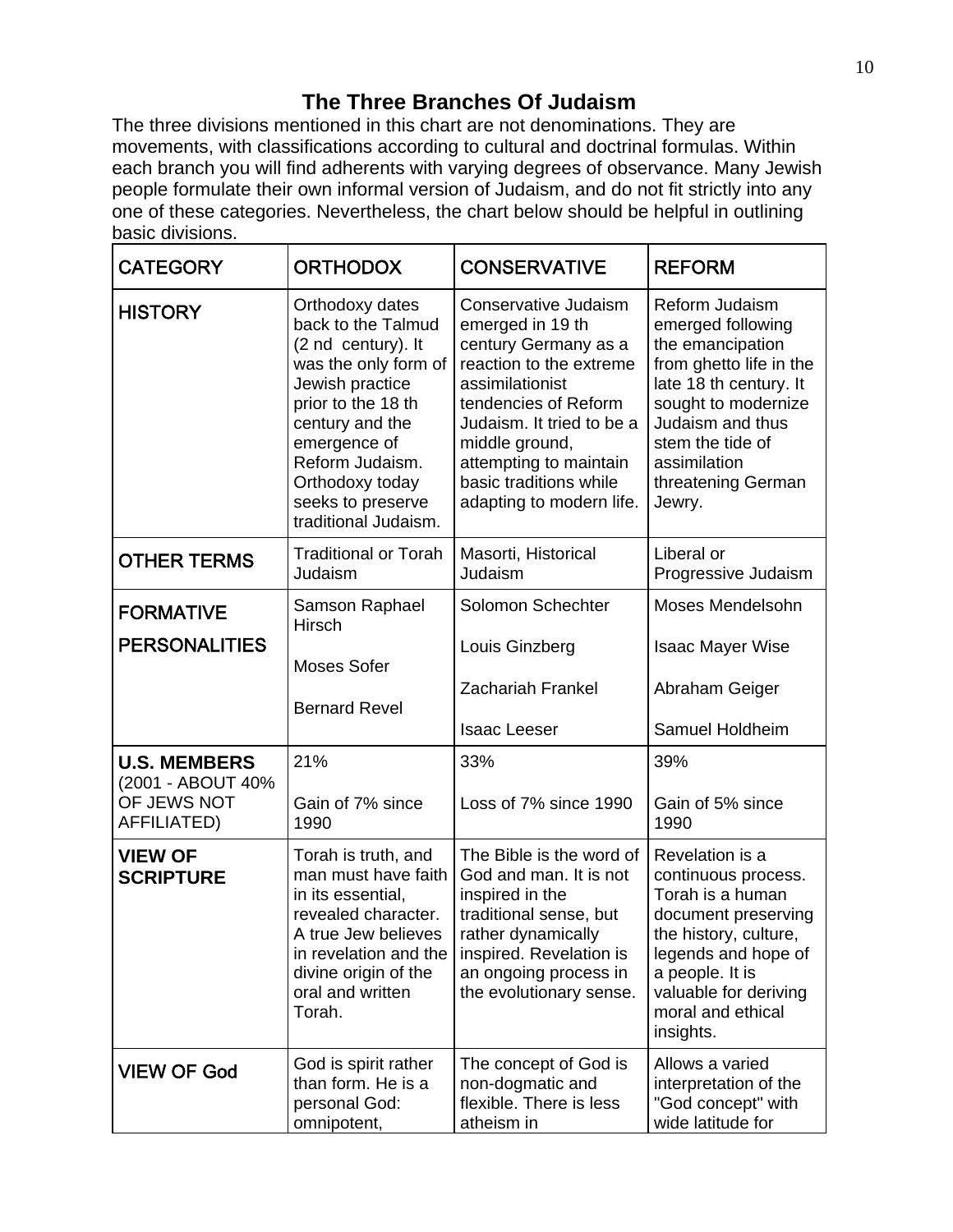|                                                             | omniscient,<br>omnipresent,<br>eternal and<br>compassionate.                                                                                                                                                                              | Conservative Judaism<br>than in Reform, but<br>most often God is<br>considered impersonal<br>and ineffable.                                                                                       | naturalists, mystics, &<br>religious humanists. It<br>holds: "The truth is<br>that we do not know<br>the truth."                                                                                                                    |
|-------------------------------------------------------------|-------------------------------------------------------------------------------------------------------------------------------------------------------------------------------------------------------------------------------------------|---------------------------------------------------------------------------------------------------------------------------------------------------------------------------------------------------|-------------------------------------------------------------------------------------------------------------------------------------------------------------------------------------------------------------------------------------|
| <b>VIEW OF MAN</b>                                          | Man is morally<br>neutral, with good<br>and evil inclinations.<br>He can overcome<br>his evil bent and be<br>perfected by his<br>own efforts in<br>observance of the<br>Law.                                                              | This group tends<br>toward the Reform<br>view, though it is not as<br>likely to espouse<br>humanism. Perfectibility<br>can come through<br>enlightenment. Man is<br>"in partnership" with<br>God. | Man's nature is<br>basically good.<br>Through education,<br>encouragement and<br>evolution he can<br>actualize the potential<br>already existing<br>within him. Mankind<br>may be God.                                              |
| <b>VIEW OF SIN</b>                                          | Orthodox Jews do<br>not believe in<br>"original sin."<br>Rather, one<br>commits sin by<br>breaking the<br>commandments of<br>the Law.                                                                                                     | Conservative Jews do<br>not believe in a sin<br>nature. The individual<br>can sin in moral or<br>social actions.                                                                                  | Reform Jews do not<br>believe in "original<br>sin." Sin is<br>reinterpreted as the<br>ills of society.                                                                                                                              |
| <b>VIEW OF</b><br><b>SALVATION</b>                          | Repentance (belief<br>in God's mercy),<br>prayer, and<br>obedience to the<br>Law are necessary<br>for salvation                                                                                                                           | <b>Conservative Jews</b><br>tend toward the Reform<br>view, but include the<br>necessity of<br>maintaining Jewish<br>identity.                                                                    | Salvation is obtained<br>through the<br>betterment of self and<br>society.                                                                                                                                                          |
| <b>VIEW OF THE</b><br><b>TRADITION OF</b><br><b>THE LAW</b> | The Law is the<br>essence of<br>Judaism. It is<br>authoritative and<br>gives structure and<br>meaning to life. The<br>life of total<br>dedication to *<br>Halakhah leads to a<br>nearness to God.<br>*Authoritative<br>rabbinic judgments | Adaptation to<br>contemporary<br>situations is inevitable.<br>The demands of<br>morality are absolute.<br>The specific laws are<br>relative.                                                      | The law is an<br>evolving, ever-<br>dynamic religious<br>code that adapts to<br>every age. They<br>maintain, "If religious<br>observances clash<br>with the just demands<br>of civilized society,<br>then they must be<br>dropped." |
| <b>VIEW OF</b><br><b>MESSIAH</b>                            | The Messiah is a<br>personal,<br>superhuman being<br>who is not divine.<br>He will restore the<br>Jewish kingdom<br>and extend his<br>righteous rule over                                                                                 | While there may be a<br>Messiah in the future,<br>Judaism should work<br>toward a Messianic<br>Age of peace and<br>justice.                                                                       | Instead of belief in<br>Messiah as a person<br>or divine being, they<br>favor the concept of a<br>Utopian age toward<br>which mankind is<br>progressing.                                                                            |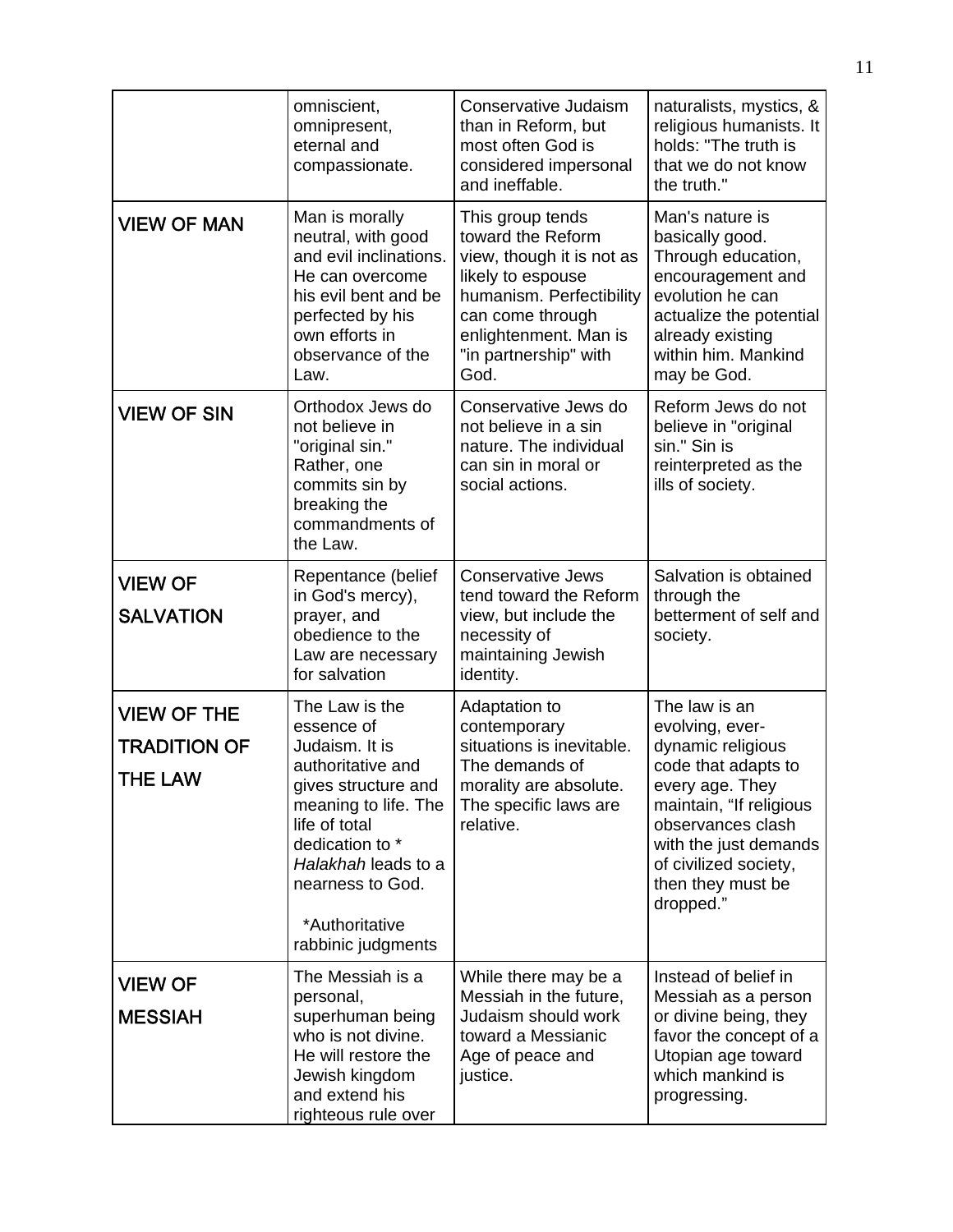|                                                              | the earth. He will<br>execute judgment<br>and right all wrongs.                                                                                                                                                                         |                                                                                                                                                                          |                                                                                                                                                                                                                                                        |
|--------------------------------------------------------------|-----------------------------------------------------------------------------------------------------------------------------------------------------------------------------------------------------------------------------------------|--------------------------------------------------------------------------------------------------------------------------------------------------------------------------|--------------------------------------------------------------------------------------------------------------------------------------------------------------------------------------------------------------------------------------------------------|
| <b>VIEW OF LIFE</b><br><b>AFTER DEATH</b>                    | There will be a<br>physical<br>resurrection. The<br>righteous will exist<br>forever with God in<br>the Garden of Eden.<br>The unrighteous will<br>suffer, but<br>disagreement exists<br>over their ultimate<br>destiny.                 | <b>Conservative Jews</b><br>tend toward the Reform<br>view.                                                                                                              | Generally, Reform<br>Judaism has no<br>concept of personal<br>life after death. They<br>say a person lives on<br>in their<br>accomplishments or<br>in the minds of<br>others.                                                                          |
| <b>ABORTION</b>                                              | Abortion is the<br>taking of a life. Pro-<br>life candidates are<br>usually supported.                                                                                                                                                  | Abortion is not an<br>appropriate form of<br>birth control, but access<br>to abortion is a basic<br>right.                                                               | Unrestricted access<br>to abortion on<br>demand, even in final<br>trimester, is strongly<br>supported.                                                                                                                                                 |
| <b>WOMENS ROLE</b>                                           | Women's role is<br>primarily in the<br>home, no proactive<br>participation in<br>Synagogue affairs.                                                                                                                                     | Increasing trend toward<br>an egalitarian stance,<br>female Rabbis<br>becoming more<br>common.                                                                           | Totally egalitarian, in<br>recent years numbers<br>of female Rabbis<br>have equaled males.                                                                                                                                                             |
| <b>HOMOSEXUALITY</b>                                         | The Torah<br>condemns.                                                                                                                                                                                                                  | Increasing trend toward<br>acceptance, in 2008<br>the first openly<br>homosexual Rabbis<br>obtained pulpits                                                              | Full acceptance and<br>support of the<br>homosexual agenda                                                                                                                                                                                             |
| <b>DISTINCTIVES IN</b><br><b>SYNAGOGUE</b><br><b>WORSHIP</b> | The synagogue is a<br>house of prayer &<br>study. Social<br>aspects are<br>incidental. All<br>prayers are recited<br>in Hebrew. Men and<br>women sit<br>separately. The<br>officiants face the<br>same direction as<br>the congregants. | The synagogue is<br>viewed as the basic<br>institution of Jewish life.<br>Alterations listed under<br>Reform are found to a<br>lesser degree in<br>Conservative worship. | Synagogue is known<br>as a " Temple ." The<br>service has been<br>modernized and<br>abbreviated. English,<br>as well as Hebrew, is<br>used. Men and<br>women sit together.<br>Reform temples use<br>choirs and organs in<br>their worship<br>services. |
| <b>ORGANIZATIONS</b>                                         | Union of Orthodox<br>Jewish<br>Congregations in<br>America (1898);<br>National Council of<br>Young Israel<br>(1912); Rabbinical<br>Council of America,                                                                                  | <b>Rabbinical Assembly</b><br>(1900); United<br>Synagogue of America<br>(1913).                                                                                          | Union of American<br><b>Hebrew</b><br>Congregations<br>(1873); Central<br>Conference of<br>American Rabbis<br>(1889).                                                                                                                                  |